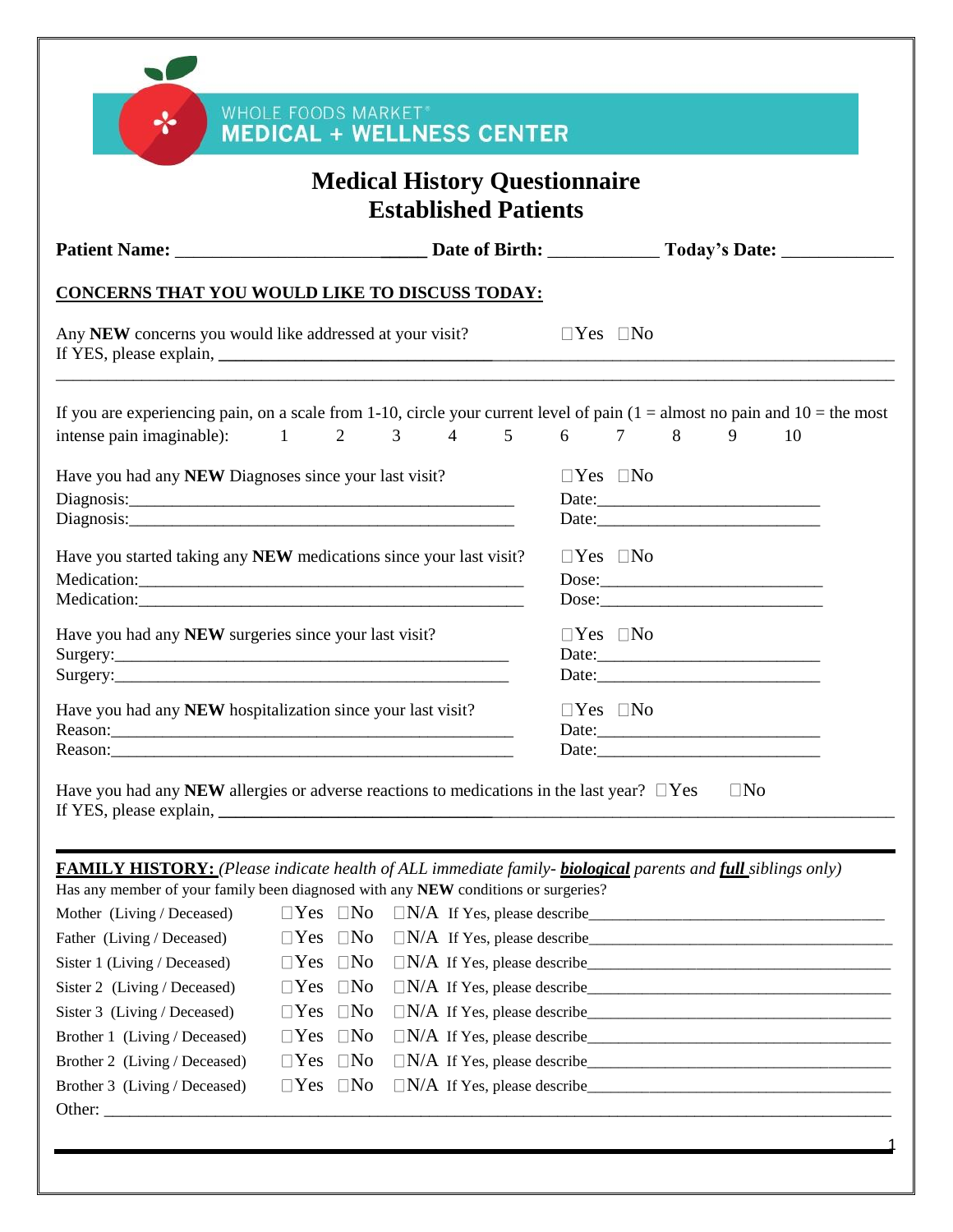| <b>MENSTRUAL / PREGNANCY / BIRTH HISTORY:</b>                                                                                                                                                                                                                                                                                                                                                              |                                                                                   |                                                          | (female patients only) |                                                                                                                         |
|------------------------------------------------------------------------------------------------------------------------------------------------------------------------------------------------------------------------------------------------------------------------------------------------------------------------------------------------------------------------------------------------------------|-----------------------------------------------------------------------------------|----------------------------------------------------------|------------------------|-------------------------------------------------------------------------------------------------------------------------|
| <b>Menstrual Cycle:</b><br>Date of last menstrual period: ________________ Age at which you had your first menstrual cycle: ____________                                                                                                                                                                                                                                                                   |                                                                                   |                                                          |                        |                                                                                                                         |
| Check which box represents the regularity of your menstrual cycle and then write the length of your cycle below:<br>$\Box$ Regular cycle<br>Number of days from the first day of your period until the first day of your next period:<br>Duration of period (average amount of days that your period lasts): ________________________________                                                              | $\Box$ Moderately irregular cycle $\Box$ Severely irregular cycle $\Box$ No cycle |                                                          |                        |                                                                                                                         |
| Check the box that best describes your menstrual flow (average amount of bleeding during your period):<br>$\Box$ Scant bleeding $\Box$ Light bleeding                                                                                                                                                                                                                                                      |                                                                                   | $\Box$ Moderate bleeding                                 |                        | $\Box$ Heavy bleeding                                                                                                   |
| Check all of the boxes below that describe your periods:<br>$\Box$ No problems $\Box$ Moderate cramps $\Box$ Severe cramps $\Box$ Bloating                                                                                                                                                                                                                                                                 |                                                                                   |                                                          |                        | $\Box$ Mood swings (PMS)                                                                                                |
| <b>Contraception (Birth Control):</b>                                                                                                                                                                                                                                                                                                                                                                      |                                                                                   |                                                          |                        |                                                                                                                         |
| Check all the boxes below that represent your current forms of contraception (birth control):<br>□ Abstinence<br>$\Box$ None<br>□ Spermicide □ Depo-Provera □ Diaphragm □ Hysterectomy<br>$\Box$ NuvaRing $\Box$ Morning after pill $\Box$ Oral contraceptives $\Box$ Rhythm Method $\Box$ Contraceptive sponge<br>$\Box$ Withdrawal $\Box$ Tubal ligation $\Box$ Vasectomy, partner<br><b>Pap Smears:</b> | $\Box$ Condoms, male                                                              | $\Box$ Condoms, female                                   |                        | $\Box$ Contraceptive implant<br>$\Box$ Intrauterine device                                                              |
|                                                                                                                                                                                                                                                                                                                                                                                                            |                                                                                   | □ Normal                                                 |                        | □ Abnormal                                                                                                              |
| <b>Pregnancies:</b><br>Current pregnancy status: □ Not pregnant □ Pregnant □ Positive Home Pregnancy Test<br>Problems getting pregnant: $\Box$ Yes $\Box$ No<br>Total number of all pregnancies (gravida): ____________<br>Problems during pregnancy: $\Box$ Yes                                                                                                                                           | $\Box$ No                                                                         |                                                          |                        | $\Box$ Pregnancy possible                                                                                               |
| Check all the boxes below that represent any problems that you have had with past pregnancies:                                                                                                                                                                                                                                                                                                             |                                                                                   |                                                          |                        |                                                                                                                         |
| $\Box$ Abuse<br>$\Box$ Depression<br>$\Box$ Excess amniotic fluid $\Box$ Excessive bleeding<br>$\Box$ Fetal distress<br>$\Box$ Gestational diabetes                                                                                                                                                                                                                                                        |                                                                                   | $\Box$ Excessive weight gain<br>□ Inadequate weight gain |                        | $\Box$ Eclampsia (convulsions) $\Box$ Ectopic pregnancy<br>$\Box$ Excessive vomiting<br>$\Box$ Inadequate prenatal care |
| $\Box$ Infection (amnionitis) $\Box$ Low amniotic fluid<br>$\Box$ Pre-eclampsia (high blood pressure)<br>$\Box$ Retained placenta<br>$\Box$ Stillbirth                                                                                                                                                                                                                                                     |                                                                                   | $\Box$ Premature rupture of membranes                    |                        | $\Box$ Placenta previa (abnormal attachment of placenta)<br>□ Premature labor                                           |
| Total number of deliveries (para):                                                                                                                                                                                                                                                                                                                                                                         |                                                                                   |                                                          |                        | $\Box$ C-Section #                                                                                                      |
| Complications during delivery:                                                                                                                                                                                                                                                                                                                                                                             | $\Box$ None                                                                       |                                                          |                        |                                                                                                                         |
| Check all the boxes below that represent any problems that you have had during past deliveries:                                                                                                                                                                                                                                                                                                            |                                                                                   |                                                          |                        | $\Box$ Fetal distress                                                                                                   |
| $\Box$ Abnormal placenta $\Box$ Failed forceps delivery $\Box$ Failed vacuum extraction<br>$\Box$ Knot of umbilical cord $\Box$ Maternal bleeding<br>$\Box$ C-section complications $\Box$ Other:                                                                                                                                                                                                          |                                                                                   | Two-vessel umbilical cord                                |                        | □ Umbilical cord around neck                                                                                            |
| Total number of terminations (aborta): $\Box$ Spontaneous (miscarriages) #                                                                                                                                                                                                                                                                                                                                 |                                                                                   |                                                          |                        |                                                                                                                         |
| Total number of multiple gestation pregnancies (twins, triplets, etc.):                                                                                                                                                                                                                                                                                                                                    |                                                                                   |                                                          |                        |                                                                                                                         |
| $\Box$ 0<br>$\Box$ 1                                                                                                                                                                                                                                                                                                                                                                                       | $\Box$ 2                                                                          | $\Box$ 3                                                 | $\Box$ 4               | $\Box$ >4                                                                                                               |
| Completed the Gardasil series (vaccination for HPV):                                                                                                                                                                                                                                                                                                                                                       |                                                                                   | $\Box$ Yes                                               | $\Box$ No              | $\Box$ Unsure                                                                                                           |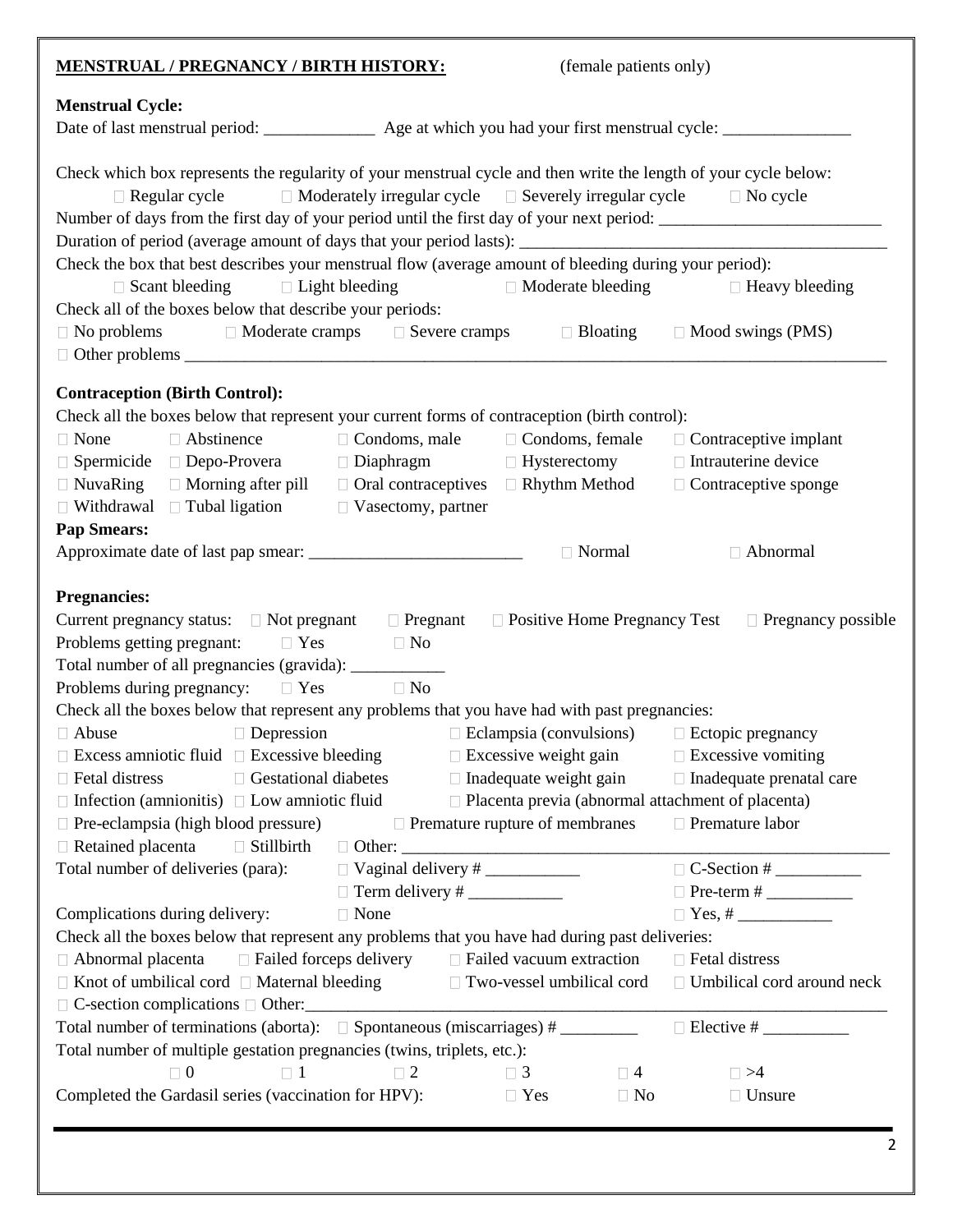### **REVIEW OF SYSTEMS:**

Please place a check mark in the box next to any of the following symptoms or problems if you have experienced them recently or have concerns about them. If you don't understand something place a question mark "?" by it. Please place a check mark in the box for Normal if you do not have any of the symptoms or problems listed in the corresponding box. Your doctor will discuss any positive responses with you.

**HEENT: Normal**

#### **General: Normal**

- ❑ Appetite Loss
- ❑ Chills
- ❑ Dietary Changes
- ❑ Fatigue
- ❑ Fever
- ❑ Night Sweats
- ❑ Shakiness
- ❑ Weight Gain
- ❑ Weight Loss

**Skin: Normal**

- ❑ Bruising
- ❑ Change in Wart/Mole
- ❑ Coarse Hair
- ❑ Coarse Skin
- ❑ Cold Skin
- ❑ Cracked Lips
- ❑ Dryness
- ❑ Excessive Sweating
- ❑ Hair Growth
- ❑ Hair Loss
- ❑ Hives
- ❑ Itching
- ❑ Nail Changes
- ❑ New Lesions
- ❑ Rash
- ❑ Skin Color Changes
- ❑ Ulcer
- ❑ Headache
- ❑ Blurred Vision
- ❑ Double Vision
- ❑ Excessive Tearing
- ❑ Eye Pain
- ❑ Eye Redness
- ❑ Glaucoma
- ❑ Visual Loss
- ❑ Wear Glasses/Contacts lenses
- ❑ Hearing Loss
- ❑ Ear Discharge
- ❑ Ear Infection
- ❑ Ear Pain
- ❑ Ringing in the Ears
- ❑ Spinning Sensation
- ❑ Runny Nose
- ❑ Nose Bleeds
- ❑ Frequent Colds
- ❑ Nasal Congestion
- ❑ Sneezing
- ❑ Seasonal Allergies
- ❑ Sleep Apnea
- ❑ Sinus Pain
- ❑ Snoring
- ❑ Mouth or Lip Sores
- ❑ Bleeding Gums
- ❑ Hoarseness
- ❑ Sore Throat
- ❑ Dry Mouth
- ❑ Decreased Sense of Smell
- ❑ Facial Numbness/Tingling
- ❑ Decreased Sense of Taste
- ❑ Choking Sensation
- ❑ Difficulty Chewing

| Neck:               |                                     | $\Box$ Normal   |
|---------------------|-------------------------------------|-----------------|
| □                   | <b>Neck Pain</b>                    |                 |
| $\Box$              | <b>Neck Stiffness</b>               |                 |
| $\Box$              | <b>Neck Swelling</b>                |                 |
| ◻                   | <b>Swollen Glands</b>               |                 |
| <b>Respiratory:</b> |                                     | $\sqcap$ Normal |
| ◻                   | Cough                               |                 |
| ◻                   | Coughing up Blood                   |                 |
| □                   | <b>Decreased Exercise</b>           |                 |
|                     | Tolerance                           |                 |
| $\Box$              | <b>Difficulty Breathing</b>         |                 |
| Q.                  | <b>Shortness of Breath</b>          |                 |
| $\Box$              | <b>Sputum Production</b>            |                 |
| □                   | Wheezing                            |                 |
| Breast:             |                                     | $\Box$ Normal   |
| ◻                   | <b>Breast Mass</b>                  |                 |
| $\Box$              | <b>Breast Pain</b>                  |                 |
| $\Box$              | <b>Breast Swelling</b>              |                 |
| Q.                  | Nipple Discharge                    |                 |
| $\Box$              | Nipple Pain                         |                 |
| □                   | <b>Recent Breast Size</b>           |                 |
|                     | Changes                             |                 |
| □                   | <b>Skin Changes</b>                 |                 |
|                     | Cardiovascular:                     | $\Box$ Normal   |
| □                   | <b>Chest Pain</b>                   |                 |
| ◻                   | <b>Difficulty Breathing While</b>   |                 |
|                     | Lying Down                          |                 |
| □                   | <b>Elevated Blood Pressure</b>      |                 |
| □                   | Fainting / Blacking Out             |                 |
| ◻                   | <b>Heart Murmur</b>                 |                 |
| □                   | <b>Heart Stent</b>                  |                 |
| $\Box$              | Irregular Heartbeat                 |                 |
| □                   | Leg Cramps                          |                 |
| □<br>□              | Leg Swelling<br><b>Night Cramps</b> |                 |
|                     |                                     |                 |

- ❑ Rapid Heart Rate
- ❑ Slow Heart Rate

3

**Name:** \_\_\_\_\_\_\_\_\_\_\_\_\_\_\_\_\_\_\_\_\_\_\_\_\_\_\_\_\_\_\_\_\_\_\_\_\_\_\_\_\_\_\_\_\_\_\_\_\_\_\_\_\_\_\_ **Date of Birth:** \_\_\_\_\_\_\_\_\_\_\_\_\_\_\_\_\_\_\_\_\_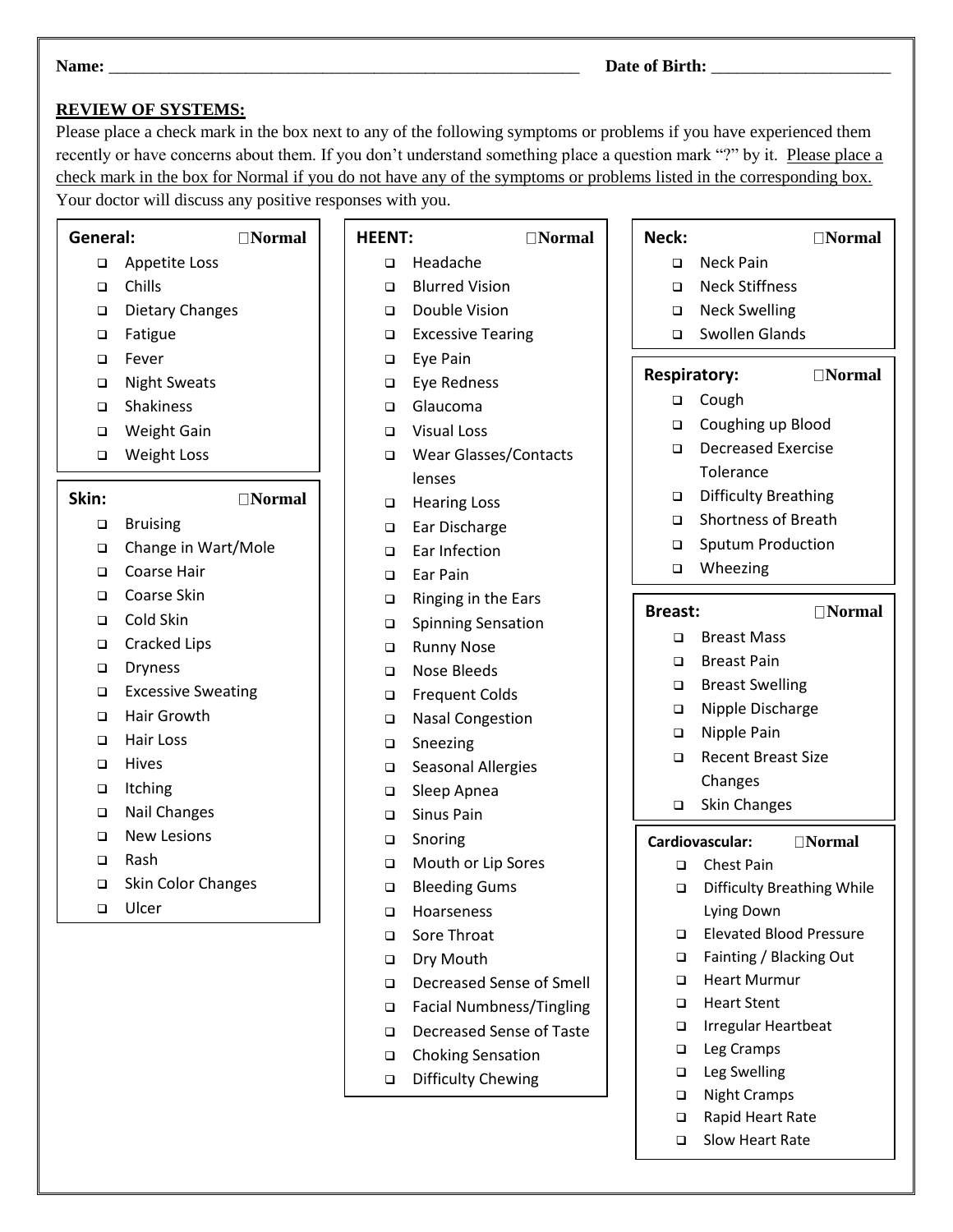#### (Review of Systems Continued)

#### **Gastrointestinal: Normal**

- ❑ Abdominal Mass
- ❑ Abdominal Pain
- ❑ Abdominal Swelling
- ❑ Belching
- ❑ Black, Tarry Stool
- ❑ Constipation
- ❑ Diarrhea
- ❑ Difficulty Swallowing
- ❑ Excessive Gas
- ❑ Food Intolerance
- ❑ Gets Full Quickly at Meals
- ❑ Hemorrhoids
- ❑ Heartburn
- ❑ Incontinence of Stool
- ❑ Indigestion
- ❑ Jaundice
- ❑ Laxative Use
- ❑ Nausea
- ❑ Painful Swallowing
- ❑ Pain with Bowel Movement
- ❑ Rectal Bleeding
- ❑ Vomiting
- ❑ Vomiting Blood

# Genitourinary: **Normal**

## (Male and Female)

- ❑ Blood in Urine
- ❑ Change in Urinary Stream
- ❑ Flank / Side Pain
- ❑ Hesitancy of Urine Flow
- ❑ Incontinence
- ❑ Painful Urination
- ❑ Urgency
- ❑ Urinary Retention
- ❑ Urinating at Night
- ❑ Urine Leakage

#### (Male Only)

- ❑ Difficulty with Erection
- ❑ Penile Lesions
- ❑ Testicular Mass
- ❑ Testicular Pain
- ❑ Discharge from the Penis

#### (Female Only)

- ❑ Absence of Menstruation
- ❑ Difficulty Emptying Bladder
- ❑ Excessive Menstrual Bleeding
- ❑ Excessive Non-Menstrual Bleeding
- ❑ Excessive Urination
- ❑ Menstrual Irregularities
- ❑ Painful Intercourse
- ❑ Painful Menstruation
- ❑ Pelvic Pain
- ❑ Urethral Discharge
- ❑ Vaginal Bleeding
- ❑ Vaginal Discharge
- ❑ Vaginal Dryness
- ❑ Vaginal Fluid
- ❑ Vaginal Itching / Burning

## **Musculoskeletal: Normal**

- ❑ Back Pain
- ❑ Decreased Range of Motion
- ❑ Joint Pain
- ❑ Joint Redness
- ❑ Joint Stiffness
- ❑ Joint Swelling
- ❑ Muscle Wasting
- ❑ Muscle Cramps
- ❑ Muscle Pain
- ❑ Muscle Weakness
- ❑ Muscle Swelling

#### **Neurological: Normal**

- ❑ Decreased Memory
- ❑ Difficulty Speaking
- ❑ Dizziness
- ❑ Easily Distracted
- ❑ Fainting
- ❑ Hyperactivity
- ❑ Incoordination
- ❑ Loss of Consciousness
- ❑ Numbness
- ❑ Seizures
- ❑ Stroke
- ❑ Tremor
- ❑ Trouble Walking
- ❑ Unusual Sensation
- ❑ Unsteadiness
- ❑ Weakness in an Arm or Leg
- ❑ Generalized Weakness
- ❑ Muscle Twitching

## **Name:** \_\_\_\_\_\_\_\_\_\_\_\_\_\_\_\_\_\_\_\_\_\_\_\_\_\_\_\_\_\_\_\_\_\_\_\_\_\_\_\_\_\_\_\_\_\_\_\_\_\_\_\_\_\_\_ **Date of Birth:** \_\_\_\_\_\_\_\_\_\_\_\_\_\_\_\_\_\_\_\_\_